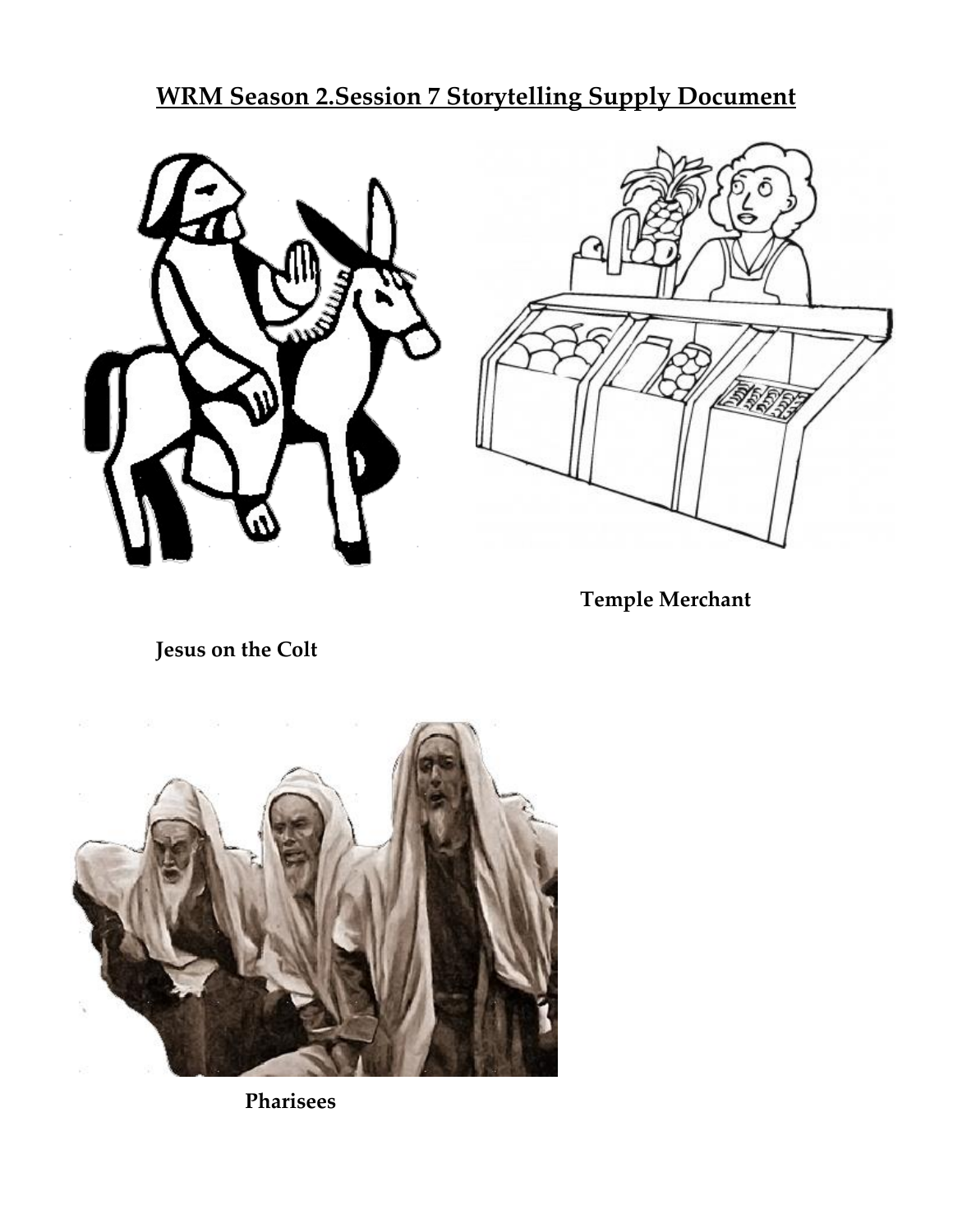

 **Disciples**

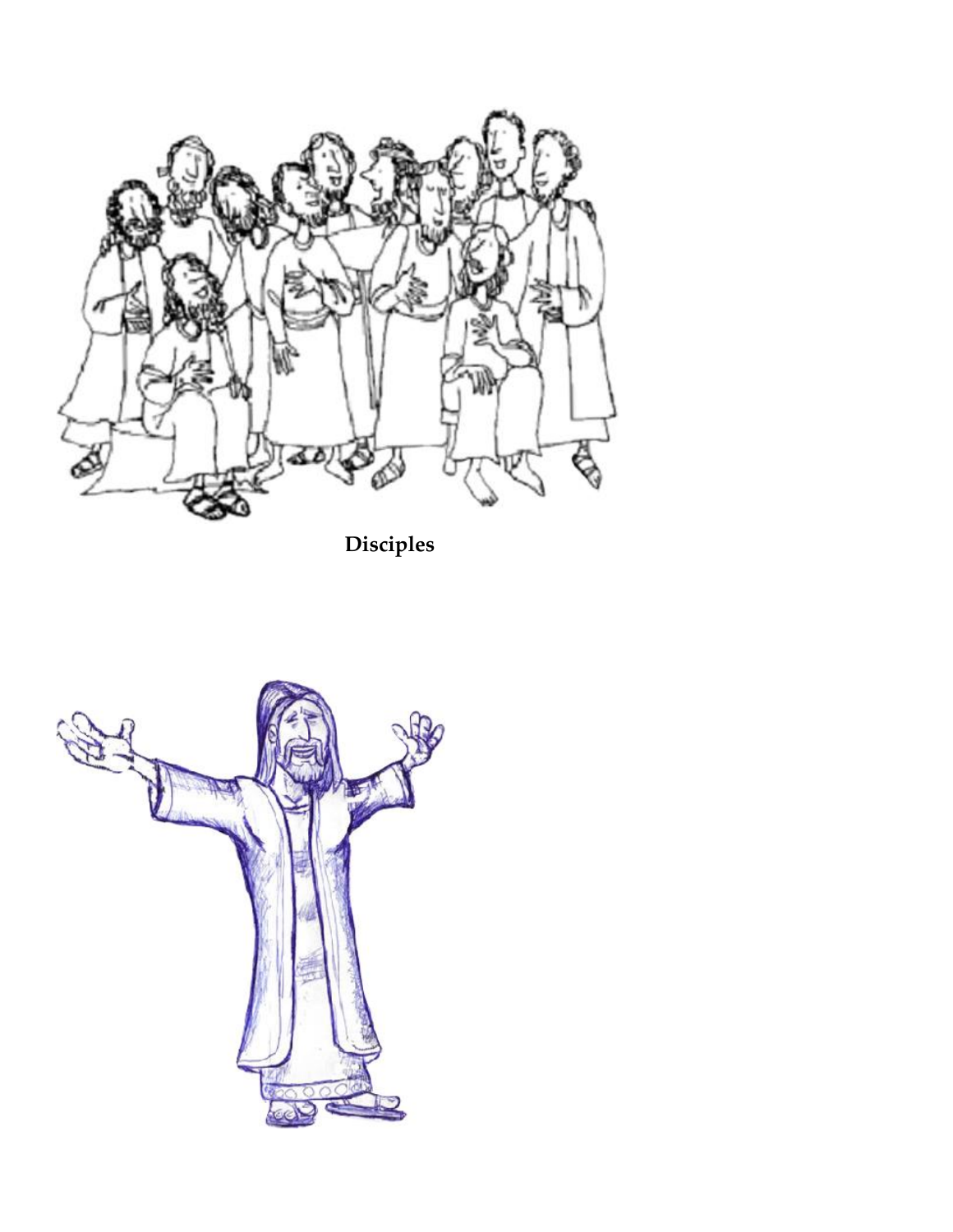# Jerusalem



## The Temple